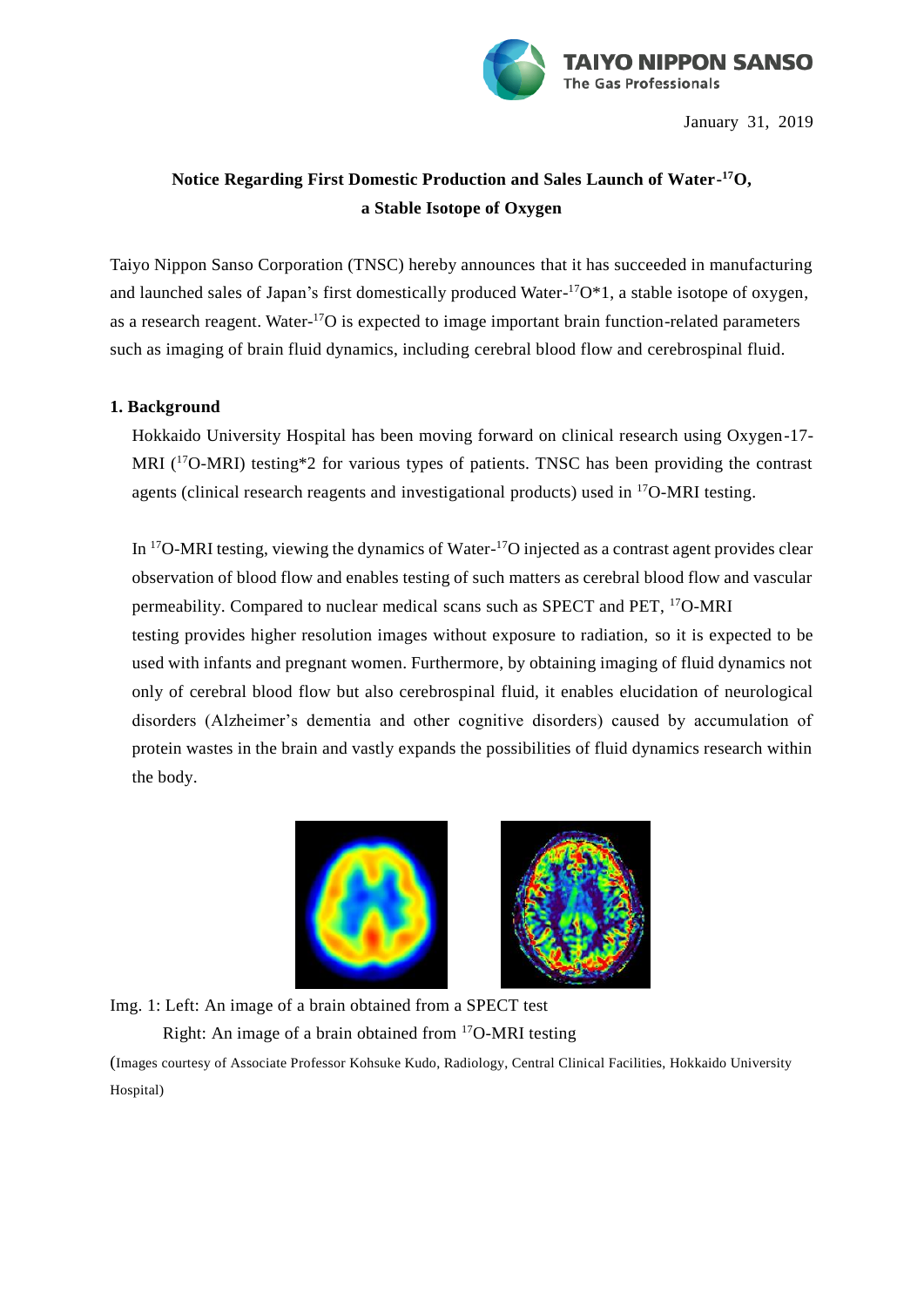### **2. Production and Sales**

TNSC expanded on Japan's third production plant for Water-<sup>18</sup>O\*3, a stable isotope of oxygen, in Yamaguchi Prefecture in 2013 (annual capacity of 300 kg) and started production of Water- $^{18}$ O in 2015. Recently, this plant became the first in Japan to successfully produce Water- $^{17}O*1$ , using a by-product gas. Going forward, TNSC will provide a stable supply of high-quality Water-<sup>17</sup>O produced under strict quality control compliant with GMP.

- 1) Product
	- ① Product name: Water-<sup>17</sup>O (research reagent)
	- ② Concentration: 10 atom%<sup>17</sup>O (oxygen atomic ratio)
- 2) Production plant
	- ① Production capacity: Water-<sup>17</sup>O 30 kg/year (10 atom%<sup>17</sup>O)
		- \* R&D currently underway to increase and reinforce production capacity (Produced together with Water- $^{18}O$  300 kg/year (98 atom% $^{18}O$ ))
	- ② Plant location: Shunan Sanso Co., Ltd., Shunan City, Yamaguchi Prefecture
- 3) Commercialization facility
	- ① Features: Production and quality control framework compliant with GMP
	- ② Plant location: TNSC SI Innovation Center, Tama City, Tokyo
- 4) Date sales launched February 1, 2019



Img. 2: Water-<sup>17</sup>O production plant at Shunan Sanso Co., Ltd.



Img. 3: Water-<sup>17</sup>O commercialization facility at the TNSC SI Innovation Center



Img. 4: Exterior packaging of Water-17O